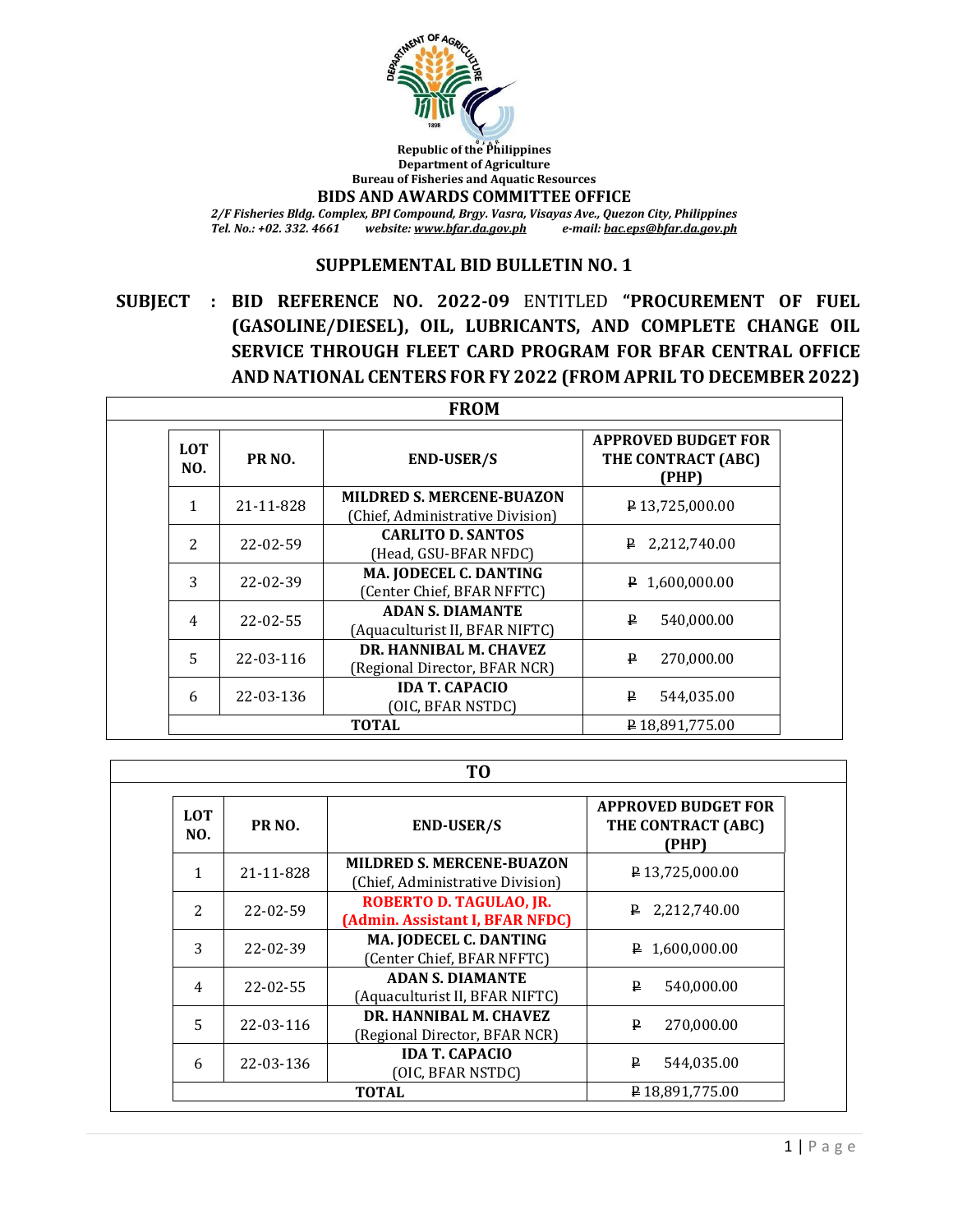#### *Section I. Invitation to Bid*

|                              |                  |                                                                             |                 |                     |                   | <b>FROM</b>                                                                |                                             |                |                        |                                   |                               |
|------------------------------|------------------|-----------------------------------------------------------------------------|-----------------|---------------------|-------------------|----------------------------------------------------------------------------|---------------------------------------------|----------------|------------------------|-----------------------------------|-------------------------------|
| <u>Page 6</u>                |                  |                                                                             |                 |                     |                   |                                                                            |                                             |                |                        |                                   |                               |
|                              |                  |                                                                             |                 |                     |                   | <b>ESTIMATED ALLOCATION</b><br><b>FOR 9 MONTHS</b><br>(LITER/PIECE/NUMBER) | <b>APPROVED</b>                             | <b>BIDDING</b> |                        |                                   |                               |
| <b>LOT</b><br>N <sub>O</sub> | PR <sub>NO</sub> | <b>DESCRIPTION</b>                                                          | Fleet           |                     |                   | Oil $\&$<br>Lubricants                                                     |                                             |                | Labor                  | <b>BUDGET FOR</b><br>THE CONTRACT | <b>DOCUMENT</b><br><b>FEE</b> |
|                              |                  |                                                                             | card<br>(piece) | Gasoline<br>(liter) | Diesel<br>(liter) | $\overline{O}$ il, ATF,<br>(liter)                                         | <b>Brake</b><br>Coolant<br>Fluid<br>(piece) |                | Change oil<br>(number) | (ABC) (PHP)                       | (PHP)                         |
| $\mathbf{1}$                 | 21-11-828        | <b>BFAR CENTRAL</b><br><b>OFFICE</b>                                        | 44              | 27,000              | 90,000            | 1,918                                                                      | 88                                          | 176            | 176                    | P13,725,000.00                    | P 13,800.00                   |
| $\overline{2}$               | 22-02-59         | <b>BFAR-NFDC</b><br>DAGUPAN,<br>PANGASINAN                                  | 8               | 7,020               | 34,848            | 56                                                                         | n/a                                         | n/a            | n/a                    | P 2,212,740.00                    | $P$ 2,300.00                  |
| 3                            | 22-02-39         | <b>BFAR-NFFTC</b><br><b>SCIENCE CITY OF</b><br>MUÑOZ,<br><b>NUEVA ECIJA</b> | 4               | 3,600               | 25,000            | 642                                                                        | 24                                          | 24             | 24                     | $P$ 1,600,000.00                  | $P$ 1,600.00                  |
| $\overline{4}$               | 22-02-55         | <b>BFAR-NIFTC</b><br>TANAY, RIZAL                                           | 5               | 600                 | 3,000             | 96                                                                         | 15                                          | 5              | 5                      | ₽<br>540,000.00                   | $\, {\bf p}$<br>600.00        |
| 5                            | 22-03-116        | <b>BFAR NCR</b>                                                             | $\mathbf{1}$    | n/a                 | 400               | n/a                                                                        | n/a                                         | n/a            | n/a                    | 270,000.00<br>$\mathbf{P}$        | 500.00<br>$\mathbf{P}$        |
| 6                            | 22-03-136        | <b>BFAR-NSTDC</b><br>SORSOGON, BICOL                                        | 3               | 2,610               | 3,060             |                                                                            | As the need arises                          |                |                        | 544,035.00<br>₽                   | ₽<br>600.00                   |
|                              |                  | <b>TOTAL</b>                                                                |                 |                     |                   |                                                                            |                                             |                |                        | P18,891,775.00                    | P19,400.00                    |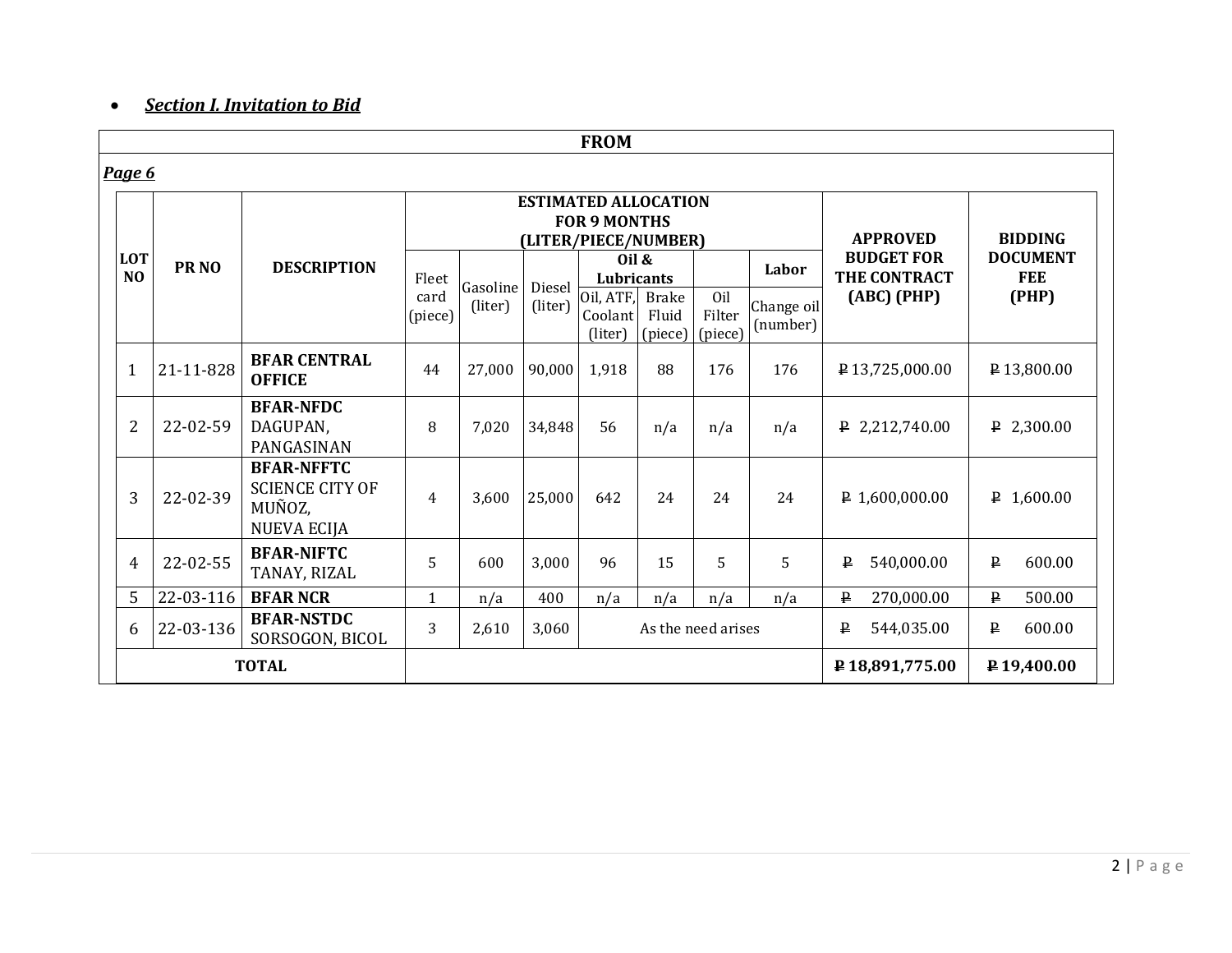|                |                  |                                                                                       |                       |                     |                                                                                     | T <sub>0</sub>                       |                                   |                          |                        |                            |                        |
|----------------|------------------|---------------------------------------------------------------------------------------|-----------------------|---------------------|-------------------------------------------------------------------------------------|--------------------------------------|-----------------------------------|--------------------------|------------------------|----------------------------|------------------------|
| Page 6         |                  |                                                                                       |                       |                     |                                                                                     |                                      |                                   |                          |                        |                            |                        |
| <b>LOT</b>     |                  |                                                                                       |                       |                     | <b>ESTIMATED ALLOCATION</b><br><b>FOR 9 MONTHS</b><br>(LITER/PIECE/NUMBER)<br>Oil & | <b>APPROVED</b><br><b>BUDGET FOR</b> | <b>BIDDING</b><br><b>DOCUMENT</b> |                          |                        |                            |                        |
| N <sub>O</sub> | PR <sub>NO</sub> | <b>DESCRIPTION</b>                                                                    |                       |                     |                                                                                     | Lubricants                           |                                   |                          | Labor                  | THE CONTRACT               | <b>FEE</b>             |
|                |                  |                                                                                       | Fleet card<br>(piece) | Gasoline<br>(liter) | Diesel<br>(liter)                                                                   | Oil, ATF,<br>Coolant<br>(liter)      | <b>Brake</b><br>Fluid<br>(piece)  | Oil<br>Filter<br>(piece) | Change oil<br>(number) | (ABC) (PHP)                | (PHP)                  |
| $\mathbf{1}$   | 21-11-828        | <b>BFAR</b><br><b>CENTRAL</b><br><b>OFFICE</b>                                        | 44                    | 27,000              | 90,000                                                                              | 1,918                                | 88                                | 176                      | 176                    | P13,725,000.00             | P13,800.00             |
| $\overline{2}$ | 22-02-59         | <b>BFAR-NFDC</b><br>DAGUPAN,<br>PANGASINAN                                            | 8                     | 7,020               | 34,848                                                                              | 56                                   | n/a                               | n/a                      | n/a                    | $P$ 2,212,740.00           | $P$ 2,300.00           |
| 3              | 22-02-39         | <b>BFAR-NFFTC</b><br><b>SCIENCE CITY</b><br><b>OF</b><br>MUÑOZ,<br><b>NUEVA ECIJA</b> | $\overline{4}$        | 3,600               | 25,000                                                                              | 642                                  | 24                                | 24                       | 24                     | $P$ 1,600,000.00           | $P$ 1,600.00           |
| 4              | 22-02-55         | <b>BFAR-NIFTC</b><br>TANAY, RIZAL                                                     | 5                     | 600                 | 3,000                                                                               | 96                                   | 15                                | 5                        | 5                      | $\mathbf{p}$<br>540,000.00 | ₽<br>600.00            |
| 5              | 22-03-116        | <b>BFAR NCR</b>                                                                       | $\mathbf{1}$          | n/a                 | 3,600                                                                               | n/a                                  | n/a                               | n/a                      | n/a                    | $\mathbf{P}$<br>270,000.00 | $\mathbf{P}$<br>500.00 |
| 6              | 22-03-136        | <b>BFAR-NSTDC</b><br>SORSOGON,<br><b>BICOL</b>                                        | 3                     | 2,610               | 3,060                                                                               |                                      |                                   | As the need arises       |                        | 544,035.00<br>$\mathbf{P}$ | $\mathbf{P}$<br>600.00 |
|                |                  | <b>TOTAL</b>                                                                          |                       |                     |                                                                                     |                                      |                                   |                          |                        | P18,891,775.00             | P 19,400.00            |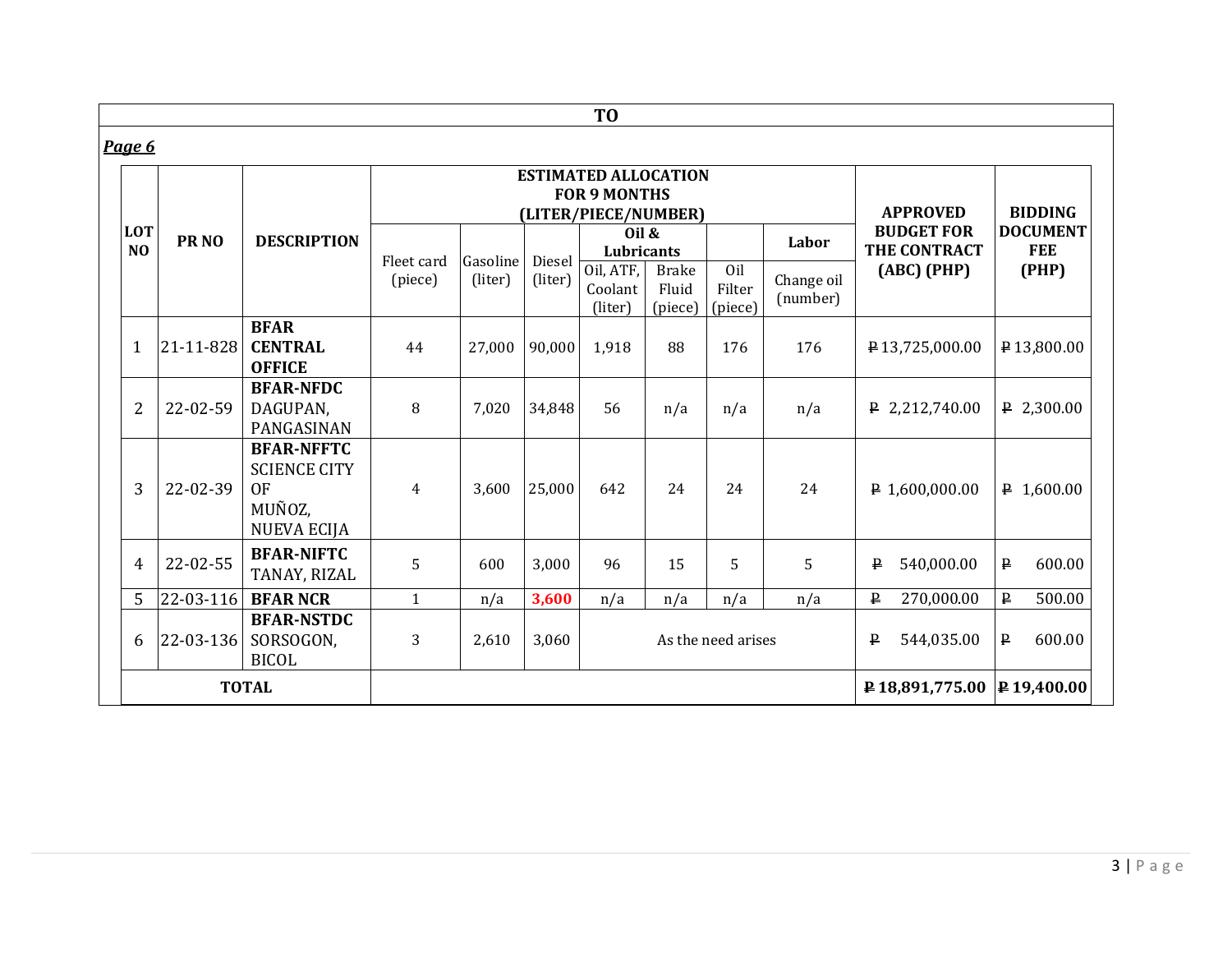|                                                                          | <b>FROM</b>                                      |                                       |                                                                                                                                                | T <sub>0</sub>                                                           |                                                  |                                       |                                                                                                                                                   |  |
|--------------------------------------------------------------------------|--------------------------------------------------|---------------------------------------|------------------------------------------------------------------------------------------------------------------------------------------------|--------------------------------------------------------------------------|--------------------------------------------------|---------------------------------------|---------------------------------------------------------------------------------------------------------------------------------------------------|--|
| Page 7                                                                   |                                                  |                                       |                                                                                                                                                | Page 7                                                                   |                                                  |                                       |                                                                                                                                                   |  |
| The Schedule of Procurement Activities are:                              |                                                  |                                       |                                                                                                                                                | The Schedule of Procurement Activities are:                              |                                                  |                                       |                                                                                                                                                   |  |
| <b>PROCUREMENT</b><br><b>ACTIVITIES</b>                                  | <b>DATE</b>                                      | <b>TIME</b>                           | <b>VENUE</b>                                                                                                                                   | <b>PROCUREMENT</b><br><b>ACTIVITIES</b>                                  | <b>DATE</b>                                      | <b>TIME</b>                           | <b>VENUE</b>                                                                                                                                      |  |
| <b>AVAILABILITY</b><br>OF BID<br><b>DOCUMENT</b>                         | <b>Starting</b><br>29 March<br>2022<br>(Tuesday) | 8:00<br>AM<br>to<br>5:00<br><b>PM</b> | <b>BFAR-BAC</b><br><b>OFFICE</b><br>2/F, Fisheries<br>Bldg. Complex,<br><b>BPI</b> Compound,<br>Brgy. Vasra,<br>Visayas Avenue,<br>Quezon City | <b>AVAILABILITY</b><br>OF BID<br><b>DOCUMENT</b>                         | <b>Starting</b><br>29 March<br>2022<br>(Tuesday) | 8:00<br>AM<br>to<br>5:00<br><b>PM</b> | <b>BFAR-BAC</b><br><b>OFFICE</b><br>2/F, Fisheries<br>Bldg. Complex,<br><b>BPI</b> Compound,<br>Brgy. Vasra,<br>Visayas Avenue,   <br>Quezon City |  |
| PRE-BID<br><b>CONFERENCE</b>                                             | 05 April<br>2022<br>(Tuesday)                    | 09:30<br>AM                           | via ZOOM                                                                                                                                       | PRE-BID<br><b>CONFERENCE</b>                                             | 05 April<br>2022<br>(Tuesday)                    | 09:30<br>AM                           | via ZOOM                                                                                                                                          |  |
| <b>DEADLINE OF</b><br><b>SUBMISSION</b><br><b>AND RECEIPT</b><br>OF BIDS | 18 April<br>2022<br>(Monday)                     | 09:30<br>AM                           | <b>BFAR-BAC</b><br><b>OFFICE</b><br>2/F, Fisheries<br>Bldg. Complex,<br><b>BPI</b> Compound,<br>Brgy. Vasra,<br>Visayas Avenue,<br>Quezon City | <b>DEADLINE OF</b><br><b>SUBMISSION</b><br><b>AND RECEIPT</b><br>OF BIDS | 21 April<br>2022<br>(Thursday)                   | 09:30<br>AM                           | <b>BFAR-BAC</b><br><b>OFFICE</b><br>2/F, Fisheries<br>Bldg. Complex,<br><b>BPI</b> Compound,<br>Brgy. Vasra,<br>Visayas Avenue,<br>Quezon City    |  |
| <b>DATE OF</b><br><b>OPENING OF</b><br><b>BIDS</b>                       | 18 April<br>2022<br>(Monday)                     | 10:00<br>AM                           | via ZOOM                                                                                                                                       | <b>DATE OF</b><br><b>OPENING OF</b><br><b>BIDS</b>                       | 21 April<br>2022<br>(Thursday)                   | 10:00<br>AM                           | via ZOOM                                                                                                                                          |  |

# *Section II. Instructions to Bidders*

| <b>FROM</b>                                                                                                                                                                                                                                                | T0                                                                                                                                                                                                                                                              |  |  |
|------------------------------------------------------------------------------------------------------------------------------------------------------------------------------------------------------------------------------------------------------------|-----------------------------------------------------------------------------------------------------------------------------------------------------------------------------------------------------------------------------------------------------------------|--|--|
| <b>Page 14</b>                                                                                                                                                                                                                                             | <b>Page 14</b>                                                                                                                                                                                                                                                  |  |  |
| 14. Bid Security                                                                                                                                                                                                                                           | 14. Bid Security                                                                                                                                                                                                                                                |  |  |
| <b>14.2.</b> The Bid and bid security shall be valid<br>until <b>August 16, 2022</b> . Any Bid not<br>accompanied by acceptable<br>bid<br>security shall be rejected by the<br>Procuring Entity as non-responsive.                                         | <b>14.2.</b> The Bid and bid security shall be valid<br>until <b>August 19, 2022</b> . Any Bid not<br>accompanied by acceptable bid security<br>shall be rejected by the Procuring Entity<br>as non-responsive.                                                 |  |  |
| 16. Deadline for Submission of Bids                                                                                                                                                                                                                        | 16. Deadline for Submission of Bids                                                                                                                                                                                                                             |  |  |
| <b>16.1.</b> The Bidder shall submit bids on or<br>before 18 April 2022 (Monday).<br>09:30 A.M. at the 2/F BFAR BAC<br>Office, Fisheries Bldg. Complex, BPI<br>Compound, Brgy. Vasra, Visayas<br>Ave., Quezon City, and electronic<br>documents<br>through | <b>16.1.</b> The Bidder shall submit bids on or<br>before 21 April 2022 (Thursday).<br>09:30 A.M. at the 2/F BFAR BAC Office,<br>Fisheries Bldg. Complex,<br><b>BPI</b><br>Compound, Brgy. Vasra, Visayas Ave.,<br><b>Quezon City, and electronic documents</b> |  |  |
|                                                                                                                                                                                                                                                            | $4   P \text{age}$                                                                                                                                                                                                                                              |  |  |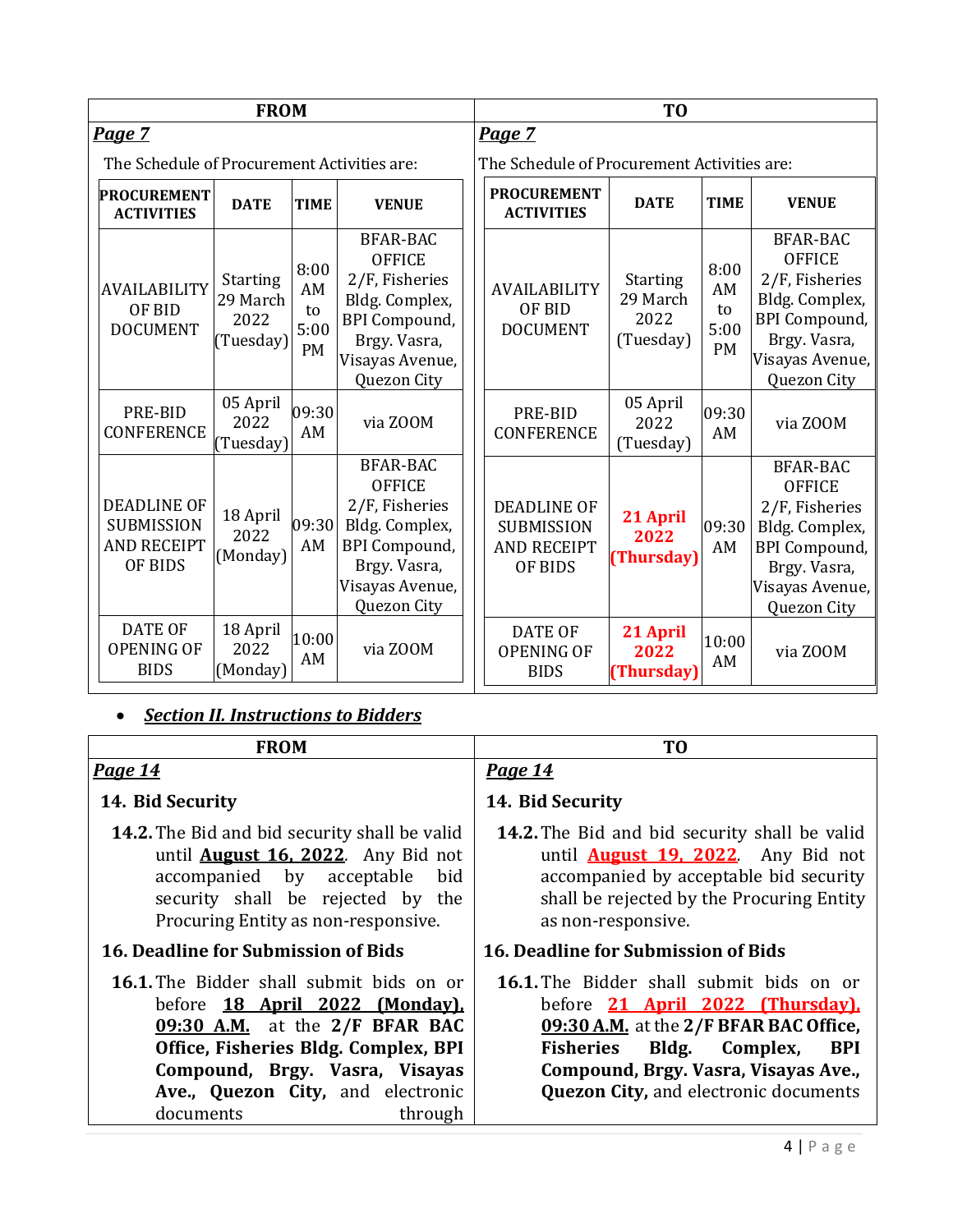[bac.eps@bfar.da.gov.ph](mailto:bac.eps@bfar.da.gov.ph) as indicated in paragraph 7 of the **IB.** 

#### **17. Opening and Preliminary Examination of Bids**

**17.1.** The BAC shall open the Bids on **18 April 2022 (Monday), 10:00 A.M.** through video conference via **"Zoom"** application. Bids will be opened in accordance with the BFAR BAC procedure for online bidding as stated in the "**Annex A** - **Bidder's kit VII"** as specified in paragraph 9 of the **IB**.

*Section III. Bid Data Sheet*

through [bac.eps@bfar.da.gov.ph](mailto:bac.eps@bfar.da.gov.ph) as indicated in paragraph 7 of the **IB.** 

- **17. Opening and Preliminary Examination of Bids**
- **17.1.** The BAC shall open the Bids on **21 April 2022 (Thursday), 10:00 A.M.** through video conference via **"Zoom"** application. Bids will be opened in accordance with the BFAR BAC procedure for online bidding as stated in "**Annex A** - **Bidder's kit VII"** as specified in paragraph 9 of the **IB**.

| <b>FROM</b>                                          | TO.                                                    |
|------------------------------------------------------|--------------------------------------------------------|
| <b>Page 20</b>                                       | <u>Page 20</u>                                         |
| DO NOT OPEN BEFORE:                                  | DO NOT OPEN BEFORE:                                    |
| $\triangleright$ April 18, 2022 (Monday), 10:00 A.M. | $\triangleright$ April 21, 2022 (Thursday), 10:00 A.M. |

## *Section V. Special Conditions of Contract*

|                   | <b>FROM</b>                                                          |                                   | T <sub>0</sub>                  |                                                                             |                                   |  |  |  |
|-------------------|----------------------------------------------------------------------|-----------------------------------|---------------------------------|-----------------------------------------------------------------------------|-----------------------------------|--|--|--|
| <b>Page 29</b>    |                                                                      |                                   | <b>Page 29</b>                  |                                                                             |                                   |  |  |  |
|                   | <b>Delivery and Documents -</b>                                      |                                   | <b>Delivery and Documents -</b> |                                                                             |                                   |  |  |  |
| <b>LOT</b><br>NO. | <b>LOCATION</b>                                                      | <b>CONTACT PERSON</b>             | <b>LOT</b><br>NO.               | <b>LOCATION</b>                                                             | <b>CONTACT PERSON</b>             |  |  |  |
| 1                 | BFAR CENTRAL<br><b>OFFICE</b>                                        | ENGR. ARNOLD M.<br><b>MORALES</b> | 1                               | <b>BFAR CENTRAL</b><br><b>OFFICE</b>                                        | ENGR. ARNOLD M.<br><b>MORALES</b> |  |  |  |
| $\overline{2}$    | <b>BFAR-NFDC</b><br>DAGUPAN,<br>PANGASINAN                           | <b>CARLITO D. SANTOS</b>          | $\overline{2}$                  | BFAR-NFDC<br>DAGUPAN,<br>PANGASINAN                                         | <b>ROBERTO D. TAGULAO,</b><br>JR. |  |  |  |
| 3                 | <b>BFAR-NFFTC</b><br><b>SCIENCE CITY OF</b><br>MUÑOZ, NUEVA<br>ECIJA | MA. JODECEL C.<br><b>DANTING</b>  | 3                               | <b>BFAR-NFFTC</b><br><b>SCIENCE CITY OF</b><br>MUÑOZ, NUEVA<br><b>ECIJA</b> | MA. JODECEL C.<br><b>DANTING</b>  |  |  |  |
| $\overline{4}$    | <b>BFAR-NIFTC</b><br>TANAY, RIZAL                                    | ROMUALDO M. POL                   | $\overline{4}$                  | <b>BFAR-NIFTC</b><br>TANAY, RIZAL                                           | ROMUALDO M. POL                   |  |  |  |
| 5                 | <b>BFAR NCR</b>                                                      | DR. HANNIBAL M.<br><b>CHAVEZ</b>  | 5                               | <b>BFAR NCR</b>                                                             | DR. HANNIBAL M.<br><b>CHAVEZ</b>  |  |  |  |
| 6                 | <b>BFAR-NSTDC</b><br>SORSOGON, BICOL                                 | AMELITO M.<br><b>GOLLOSO</b>      | 6                               | <b>BFAR-NSTDC</b><br>SORSOGON,<br><b>BICOL</b>                              | AMELITO M. GOLLOSO                |  |  |  |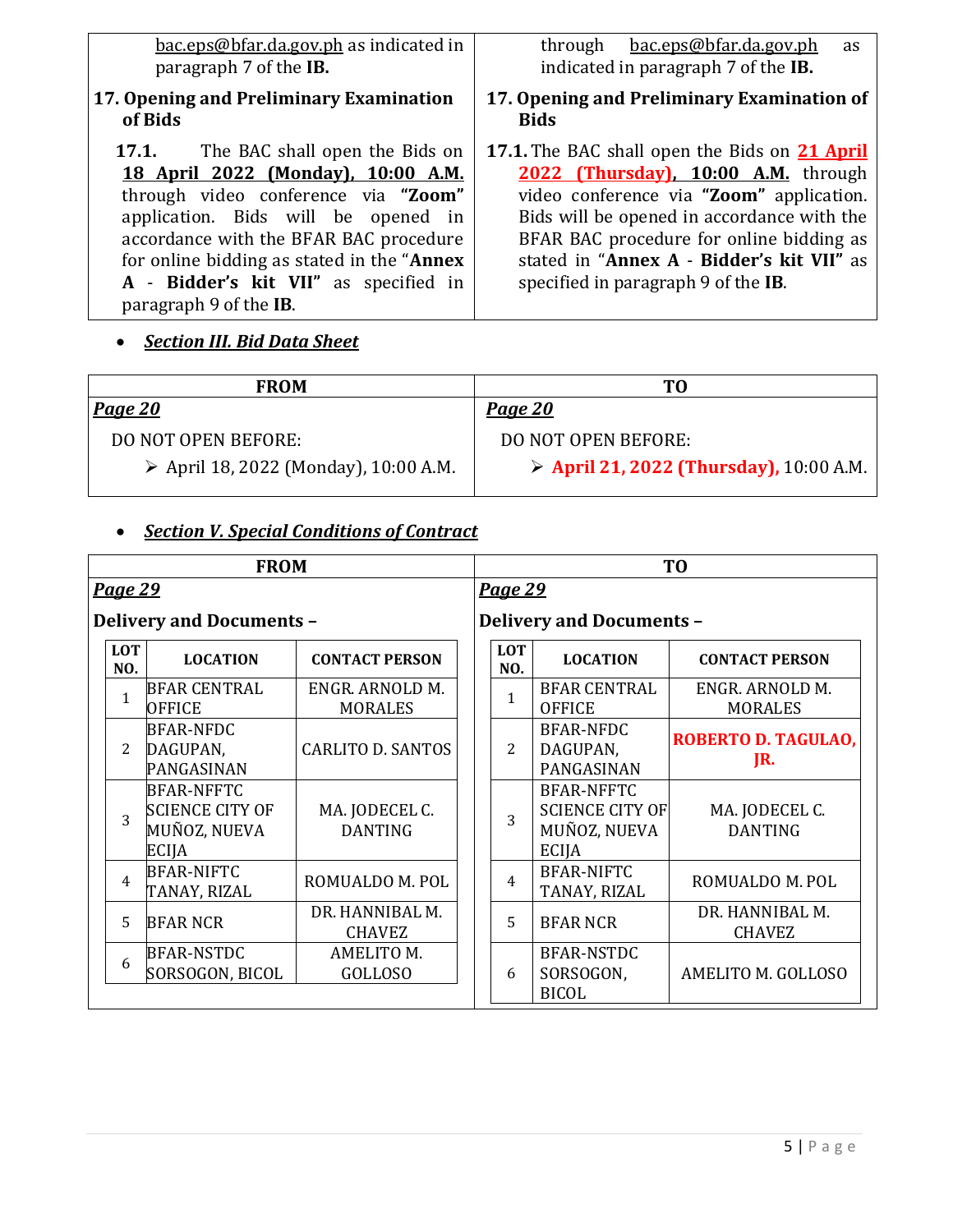*Section VII. Technical Specification & Terms of Reference*

| <b>FROM</b>                                                                                                                                                                                                                                                                                                                                                                                                            | T <sub>0</sub>                                                                                                                                                                                                                                                                                                                                                                                                         |  |  |  |  |
|------------------------------------------------------------------------------------------------------------------------------------------------------------------------------------------------------------------------------------------------------------------------------------------------------------------------------------------------------------------------------------------------------------------------|------------------------------------------------------------------------------------------------------------------------------------------------------------------------------------------------------------------------------------------------------------------------------------------------------------------------------------------------------------------------------------------------------------------------|--|--|--|--|
| <b>Page 43</b>                                                                                                                                                                                                                                                                                                                                                                                                         | Page 43                                                                                                                                                                                                                                                                                                                                                                                                                |  |  |  |  |
| NO. 2: PROCUREMENT<br>LOT<br>0F<br><b>FUEL</b><br>(GASOLINE/DIESEL), OIL, LUBRICANTS AND<br>COMPLETE CHANGE OIL SERVICE THROUGH<br>FLEET CARD PROGRAM FOR BFAR NFDC -<br>DAGUPAN, PANGASINAN FOR FY 2022 (FROM<br><b>APRIL TO DECEMBER 2022)</b>                                                                                                                                                                       | NO. 2: PROCUREMENT<br><b>LOT</b><br><b>OF</b><br><b>FUEL</b><br>(GASOLINE/DIESEL), OIL, LUBRICANTS AND<br>COMPLETE CHANGE OIL SERVICE THROUGH<br>FLEET CARD PROGRAM FOR BFAR NFDC -<br>DAGUPAN, PANGASINAN FOR FY 2022 (FROM<br><b>APRIL TO DECEMBER 2022)</b>                                                                                                                                                         |  |  |  |  |
| Approved Budget for the Contract (ABC):<br>$\mathbf{P} 2,212,740.00$                                                                                                                                                                                                                                                                                                                                                   | <b>Approved Budget for the Contract (ABC):</b><br>$P$ 2,212,740.00                                                                                                                                                                                                                                                                                                                                                     |  |  |  |  |
| <b>3. SCOPES OF SERVICES</b><br>PROVISIONS:<br>a. The Service Provider shall issue a specific<br>fleet card each for all NFDC vehicles and<br>equipment that consumed diesel and<br>gasoline.<br>b. The Service Provider shall replace the<br>worn-out fleet card, free of charge.<br>c. The Fleet Card issued to specific vehicles<br>can be altered or used by other vehicles<br>upon request by the head of office. | <b>3. SCOPES OF SERVICES</b><br>PROVISIONS:<br>a. The Service Provider shall issue a specific<br>fleet card each for all NFDC vehicles and<br>equipment that consumed diesel and<br>gasoline.<br>b. The Service Provider shall replace the<br>worn-out fleet card, free of charge.<br>e. The Fleet Card issued to specific vehicles<br>can be altered or used by other vehicles<br>upon request by the head of office. |  |  |  |  |
| <b>Page 56</b>                                                                                                                                                                                                                                                                                                                                                                                                         | <b>Page 56</b>                                                                                                                                                                                                                                                                                                                                                                                                         |  |  |  |  |
| LOT NO. 5: PROCUREMENT OF FUEL (DIESEL)<br>THROUGH FLEET CARD PROGRAM FOR BFAR<br>NCR FOR FY 2022 (FROM APRIL<br>T <sub>0</sub><br>DECEMBER 2022)                                                                                                                                                                                                                                                                      | LOT NO. 5: PROCUREMENT OF FUEL (DIESEL)<br>THROUGH FLEET CARD PROGRAM FOR BFAR<br>NCR FOR FY 2022<br>(FROM APRIL<br>TO<br>DECEMBER 2022)                                                                                                                                                                                                                                                                               |  |  |  |  |
| Approved Budget for the Contract (ABC):<br>$P$ 270,000.00                                                                                                                                                                                                                                                                                                                                                              | <b>Approved Budget for the Contract (ABC):</b><br>$P$ 270,000.00                                                                                                                                                                                                                                                                                                                                                       |  |  |  |  |
| 1.0 Rationale                                                                                                                                                                                                                                                                                                                                                                                                          | <b>1.0 Rationale</b>                                                                                                                                                                                                                                                                                                                                                                                                   |  |  |  |  |
| The Bureau of Fisheries and Aquatic Resources<br>(BFAR) - NCR to date has 1 operational Reefer<br>van. The total estimated fuel allocation for nine<br>$(9)$ months is equivalent to 400 liters of diesel.                                                                                                                                                                                                             | The Bureau of Fisheries and Aquatic Resources<br>(BFAR) - NCR to date has 1 operational Reefer<br>van. The total estimated fuel allocation for nine<br>(9) months is equivalent to $3,600$ liters of<br>diesel.                                                                                                                                                                                                        |  |  |  |  |